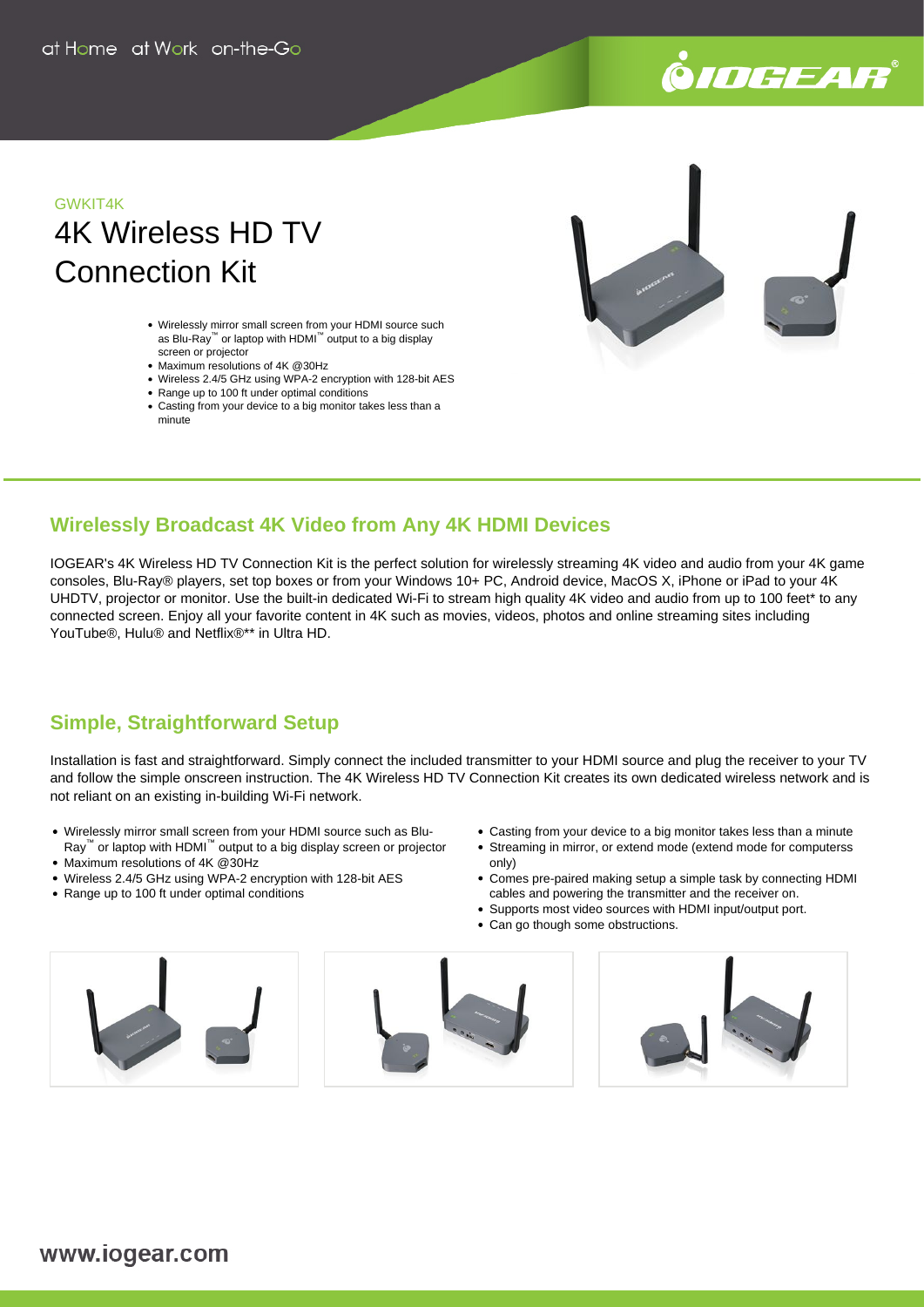# **ÖIDGEAR®**



| <b>Requirements</b>                               | <b>Package Contents</b>                                                                  |  |
|---------------------------------------------------|------------------------------------------------------------------------------------------|--|
| Plug and Play Mode                                | 1 x Transmitter                                                                          |  |
| - Source with HDMI output.                        | 1 x Receiver                                                                             |  |
| - Display with HDMI input.                        | 1 x Power Adapter for<br>Receiver<br>1 x USB to USB Micro Power<br>Cable for Transmitter |  |
| Screen Sharing Mode                               |                                                                                          |  |
| - Windows 10 or later.                            |                                                                                          |  |
| - Mac OS 10.14 and later 2 x HDMI Cables          |                                                                                          |  |
| - iPad iOS 10.10 and above. 1 x Quick Start Guide |                                                                                          |  |
| - iPhone iOS 10.10 and<br>above.                  | 1 x Warranty Card                                                                        |  |
| Android Cmart phonon 10                           |                                                                                          |  |

- Android Smart phones 10 and above.

- Google Chromebook.